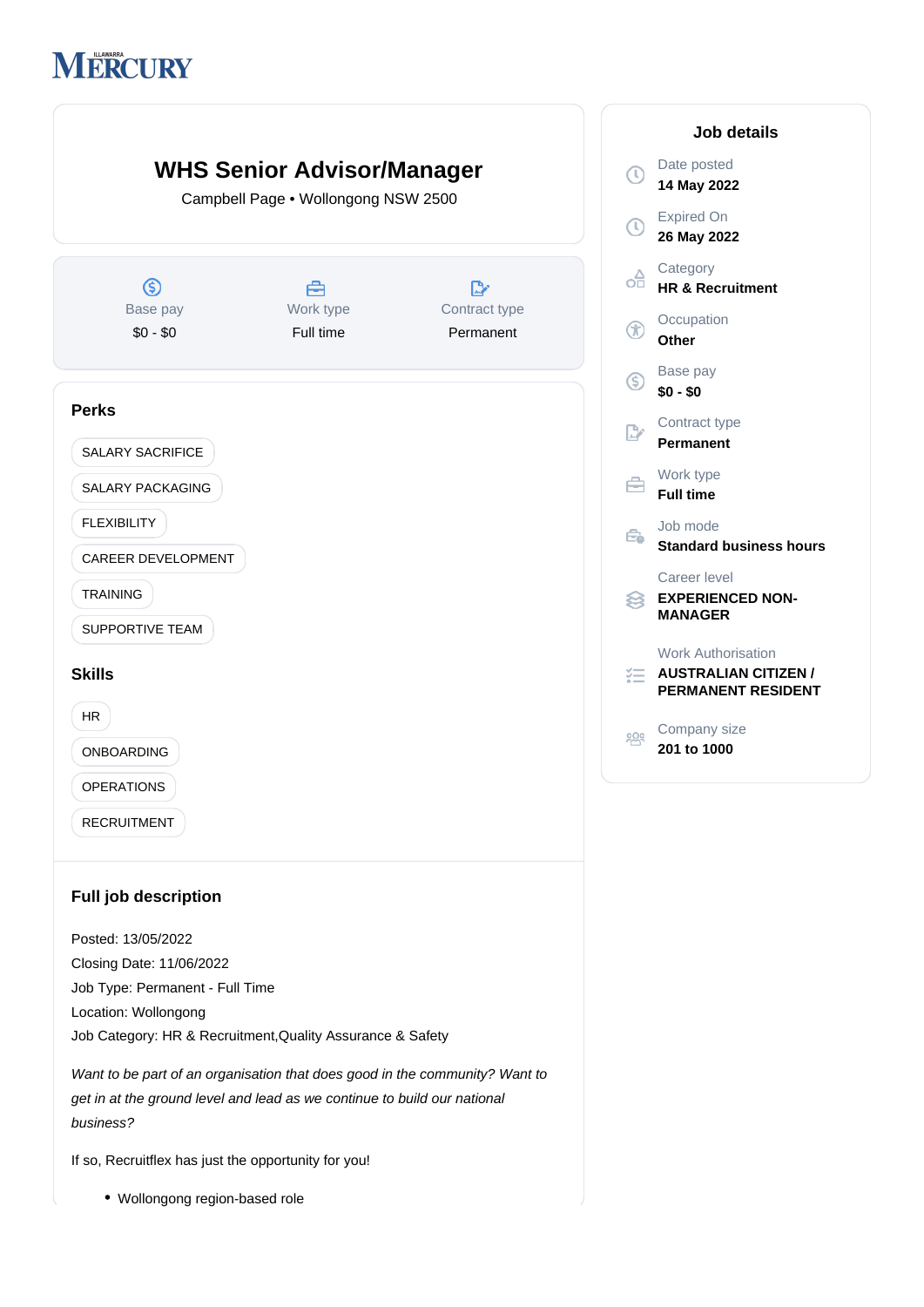- Expanding into a national footprint
- Not for profit labour hire organisation

Recruitflex is a Not-for-Profit recruitment agency. We service many of Australia's largest Healthcare/Social Services, Civil Construction organisations and local governments.

As the WHS Senior Advisor/Manager, you will deliver safety in the workplace with the provision of recruitment and training services to host employers in various industries and states.

# **Job Description**

#### **About the job:**

This role supports the effective implementation and monitoring of the Recruitflex's Work Health Safety Management System (WHSMS) across multiple states/jurisdictions to ensure the host employers' workplace/worksites are compliant with legislation for the safety of on-hired employees and to maintain our ISO accreditation status.

You will provide guidance and advice on the effectiveness of the WHSMS in relation to the Recruitflex operations and update policies and procedures in relation to the Recruitflex business.

You will monitor and support the implementation of the Recruitflex WHSMS documentation; ensuring Recruitflex is compliant with health and safety legislation and maintain internal and external audit compliance.

This role is an integral part of the strategic growth of this business, this is an opportunity to work closely with a highly motivated and driven National Recruitment Manager and be a part of taking this business to the next level.

#### **What you will do:**

- Effective and efficient administration of workplace safety, in line with legislation and organisational polices, for casual employees, host employers, students and visitors
- Host Employer WHS onboarding and inspections inclusive of training and implementation of processes within the internal team
- WHS Consultation
- WHS Incident Management
- Return to Work
- Maintain all systems processes and procedures with regards to WHS ISO accreditation
- Provide a high level of customer service to all areas of the business, including casual on-hired employees, host employers, students, internal CP business units, external customers, clients, and stakeholders
- Administer and maintain internal and external audits in accordance with procedural compliance policies
- Maintain corrective actions register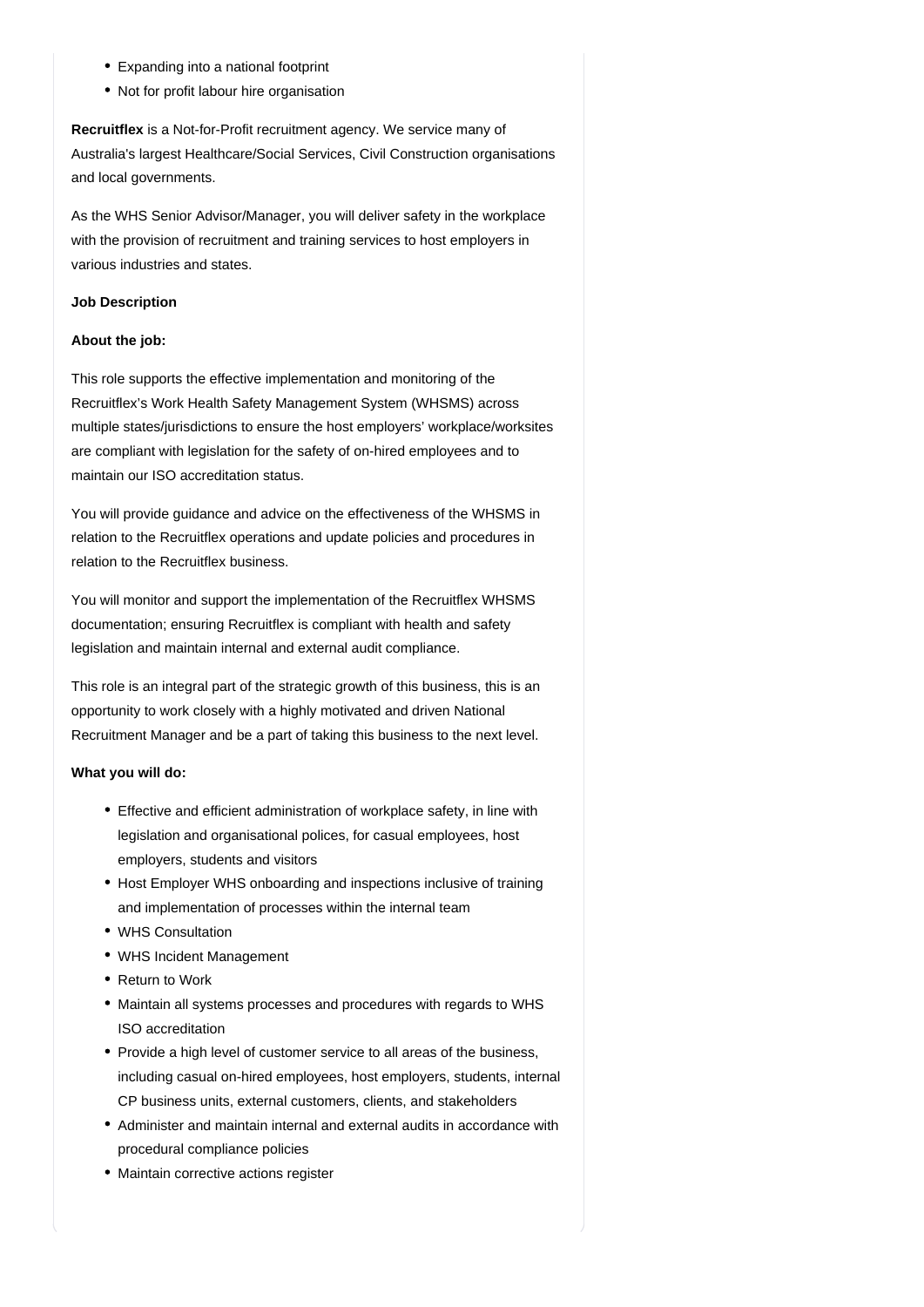### **Desired Skills and Experience**

What are we looking for in the WHS Senior Advisor/Manager?

## **We're looking for someone who has:**

- Minimum of Cert IV in WHS with at least five years' experience in WHS
- Accreditation in Return-to-Work legislation
- Highly experienced in managing complex workers compensation claims
- Minimum of three years' experience in the Labour Hire industry
- Specialised WHS industry knowledge in building and construction, and/or health care, and/or food processing
- WHS legislation knowledge in multiple states is highly desirable
- Execute and maintain internal WHS training
- Successfully developed and maintained business relationships
- Worked within continually changing environment

If you have a "hands on" proactive approach, are flexible and able to work autonomously, then we would love to hear from you!

## **In all our people, we need someone who will naturally live our values:**

- We're in it together
- Never give up
- Do what's right
- Deliver on our promise

### **You'll Give Some, Get Some & Grow Some!**

Give some - As a not-for-profit organisation we give back to local community by donating some of our surplus to our community projects. Genuinely supporting people to change and grow and giving back to the communities we are part of is just one of the things that truly sets us apart.

Get Some – the perks of being a not-for-profit include salary packaging means you pay less tax and take home more! We get that everyone has different lives and commitments, so we want to help you design your days to get the most out of work and life. This might be flexible hours, rostered day off, work from home days or something we haven't thought of yet.

Grow Some – create your possible here with us! Build your career and resume here with us: tell us about your professional aspirations and we will invest in your career.

Campbell page is an equal opportunity employer. We celebrate diversity and are committed to creating an inclusive environment for all prospective and current employees.

In the spirit of reconciliation Campbell Page acknowledges the Traditional Custodians of country throughout Australia and their connections to land, sea, and community. We pay our respect to their Elders past and present and extend that respect to all Aboriginal and Torres Strait Islander peoples.